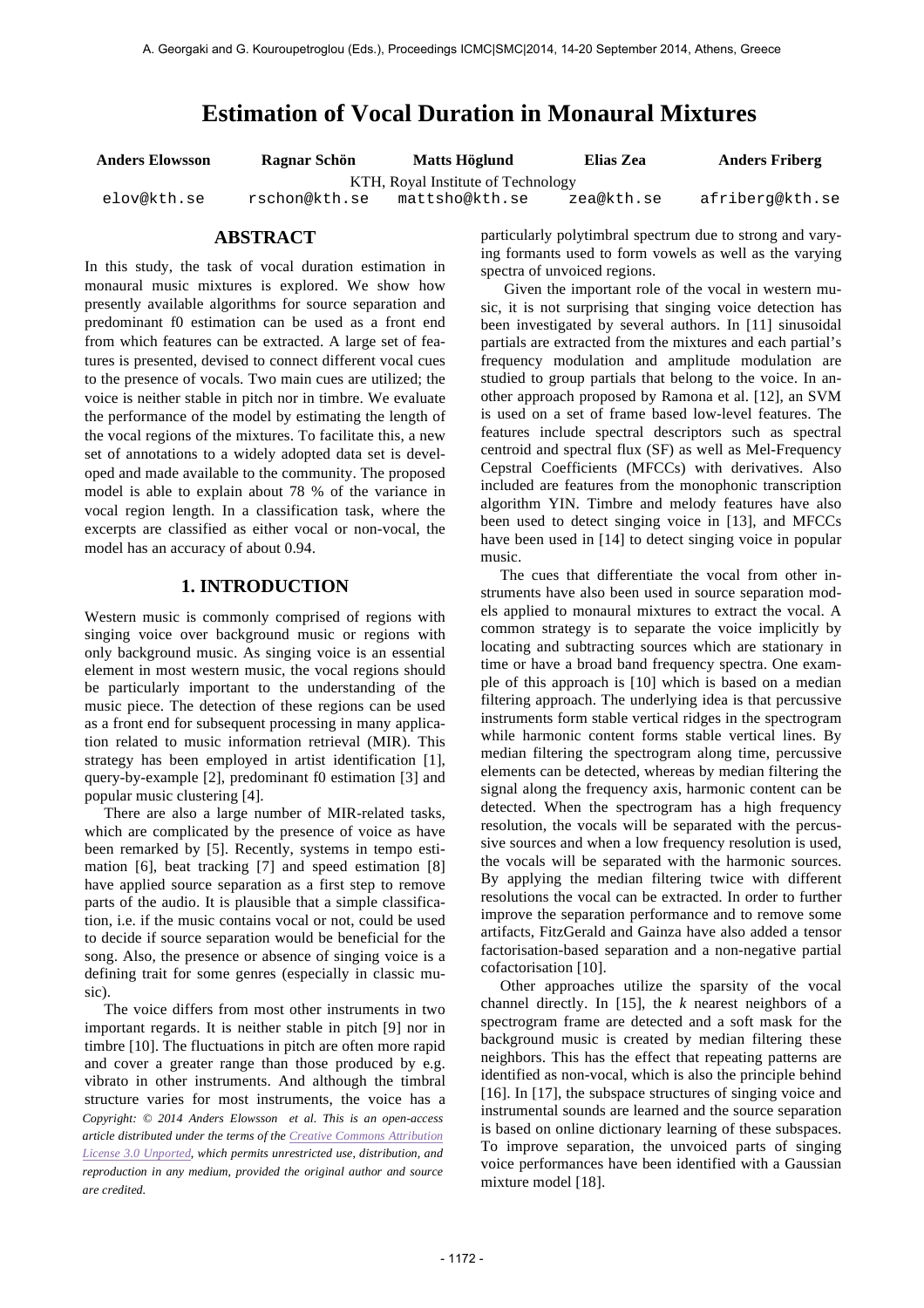Commonly, the vocal is the strongest f0 in a music mixture when it is present. Therefore, a predominant f0 estimation algorithm could plausibly provide information about the presence of vocals, as shown in [13]. One such algorithm is *Melodia* [19], which extracts the predominant melody F0 by using a salience-based algorithm. First, a sinusoid extraction finds the spectral peaks. A salience function which maps pitch salience over time is constructed by summing the harmonics in each frame. The peaks of this time-frequency representation of the signal are considered potential F0 candidates for the melody. These are then grouped into continuous sequences called pitch contours that may be short single notes or longer phrases. At this stage, non-salient peaks are removed before the contour is characterized as part of the predominant melody or not. This is done by using pitch, length and contour salience based features and their respective distributions. Vibrato is also used and is shown to be an important feature. Any octave duplicates and pitch outliers are removed. Melodia performed very well  $\frac{1}{2}$ in MIREX 2011<sup>1</sup>.

 In this study we investigate how available algorithms for source separation [10] and predominant f0 detection [19] can be used to identify the presence of singing voice. We calculate features from the output of these algorithms and present their accuracy in voice detection. Finally we devise a model that can be used to estimate the amount of vocals in a musical mixture.

# **2. DATASET**

The mixtures are monaural recordings from the Ballroom dataset, which has been widely used for modelling tempo and beat estimation [20] as well as genre classification. The dataset was annotated by the authors (with one annotator per song), by estimating the total length of the vocal regions, rounded to the nearest second. The dataset is comprised of 698 Musical Excerpts (MEs) with a length of 30 seconds each. Figure 1 shows a histogram of the annotated number of seconds of vocal of the MEs in the dataset.



Figure 1. Histogram of the length of the vocal regions for the 698 MEs of the Ballroom dataset.

 $\overline{a}$ 

A total of 255 MEs contained no vocal and the length of the vocal regions was fairly evenly distributed for the remaining 453 MEs. The set was chosen because it is popular for the MIR tasks presented in Section 1 (tempo estimation, beat tracking, genre estimation), which could benefit from a classification of the presence of voice.

# **3. FEATURES**

Having noted that the voice is neither stable in pitch nor in timbre, it seems natural to exploit this phenomena in the feature extraction procedure. Two main approaches were considered in this study.

 One approach was to utilize source separation to extract the vocal. The vocal track was then examined separately, identifying both timbral features as well as the sound level. These features were compared with the timbral features and sound level of the instrumental tracks. This approach was used for the *energy based* features in Section 3.1 and the *timbral* features in Section 3.2.

 Another approach was to extract the predominant melody of the music and examine the pitch curve of that melody. In order to do this the Melodia melody extraction plugin by Salamon and Gomez [19] was used. This is further explained in Section 3.3.

 Furthermore, high-level features such as harmonic cues, onset densities and tempo were also included, in order to examine the impact on prediction (Section 3.4). These features were extracted with the methods presented in [8] as well as by using the MIR Toolbox [21].

|                                                       | The total number of features for each of the four |  |  |  |  |  |  |
|-------------------------------------------------------|---------------------------------------------------|--|--|--|--|--|--|
| groups (described in Sections 3.1-4) is summarized in |                                                   |  |  |  |  |  |  |
| Table 1.                                              |                                                   |  |  |  |  |  |  |

| Group N.o. | <b>Type</b>  | N.o. features |  |  |
|------------|--------------|---------------|--|--|
|            | Energy-based | 195           |  |  |
| 2          | Timbral      | 291           |  |  |
| 3          | Pitch-based  | 45            |  |  |
|            | High-level   | 156           |  |  |

**Table 1.** The four feature groups and the total number of features for each group.

## **3.1 Energy-based**

The sound level of the vocal track, in relation to the sound level of the instrumental track was used to extract low level features. When using [10] for source separation, three different sources are extracted as the instrumental part consists of a harmonic track (containing instruments with steady partials) and a percussive track. Therefore the energy of the vocal track was compared with both these tracks separately. The frequency spectra was divided into five frequency bands, each covering approximately two octaves of the spectrum, with center frequencies 70 Hz, 250 Hz, 600 Hz, 1.1 kHz and 3.3 kHz.

 By dividing the sound into frames of one second each, different measures of the difference in energy between

<sup>1</sup> http://www.music-ir.org/mirex/wiki/2011:MIREX2011\_Results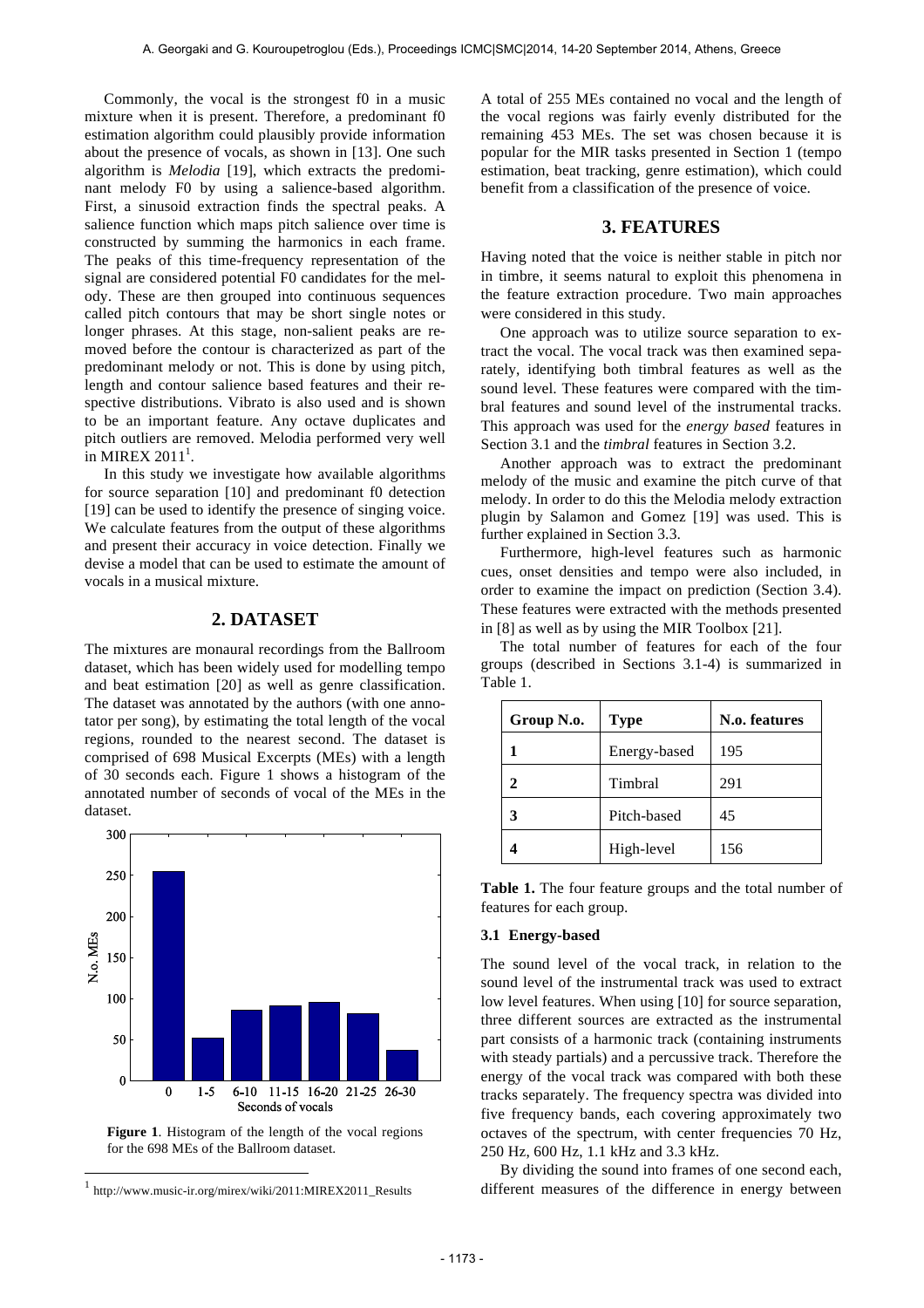the two different sources were defined. These were the mean difference, the difference between the average of the seven highest energy frames for each source and the difference between the median energy frame for each source. The motivation behind the ordinal features was that they could be used to pick up how loud the vocal track was mixed in the music. Assuming that the vocal track is mixed at different volumes for different songs, the difference in energy between the vocal track and the instrumental track becomes a crude measurement. This was also taken into account with a separate feature, by tracking the sound level of the vocal track over time and comparing it with the sound level of the instrumental track. For this feature, the number of frames where the low pass filtered vocal track was at the most 16 dB below the low pass filtered instrumental track was counted.

#### **3.2 Timbral**

It is plausible that timbral features of the source separated vocal track can be used to identify the presence of singing. Timbral features of the non-separated track have been used to detect the presence of singing voice in the past [13, 14]. The polytimbral spectrum of the voice, due to strong and varying formants, is an essential cue. For this category, a large number of features related to timbre were calculated using the MIR Toolbox [21].

 Among these features were the MFCCs, which is a popular means for describing timbre. MFCCs are calculated by taking a discrete cosinus transform of the Melscaled spectrum. In this study, the standard 39 MFCC's were calculated, including the first and second derivatives (called delta and delta-delta respectively).

 Other features in this category include spectral centroid, flatness, entropy, rolloff, brightness and roughness. Together, these features provide a fairly comprehensive description of timbre in the audio. However, many of them are local features and to match the scope of this study they were transformed into global features by calculating their mean and variance across the ME.

#### **3.3 Pitch-based**

The pitch-based features were designed with the predominant f0 estimation algorithm *Melodia* [19] as a front end. The algorithm was applied to the non-separated mixtures and the output was post-processed before the features were computed. First, negative values were removed, as they are generated when Melodia is unable to find a predominant f0. Also, all values above 400 Hz were removed. Although it is possible to sing above these frequencies it was assumed that it is more common that predominant f0s above 400 Hz belongs to other instruments. At this point, a number of general features such as the mean, median and standard deviation of the predominant f0 was extracted. For the remaining features, fluctuations in pitch larger than 50 cent between two adjacent frames were removed. This was done to avoid any influence of octave errors or pitch shifts from new notes. After this, the pitch array  $(F_0)$  was median filtered in time with a kernel size that varied between 8.9 and 66.7 ms (3-23

frames) and the absolute value of the difference of the median filtered array was computed and summed for each frame *n* as in Equation 1.

$$
shift(n) = \sum_{i=n}^{n+15} \left| F_0(i) - F_0(i-1) \right| \tag{1}
$$

Note that the pitch shifts of 15 consecutive frames are summed in each element *n* of the *shift* array. Finally, a threshold (varied between 80-200 cents) was applied to each element of the *shift* array and the number of frames above the threshold was counted. The 45 features that were computed for this group was largely a result of the variations in the kernel size of the median filter and the different thresholds that were applied to the shift array.

#### **3.4 High-level**

An onset density function was calculated in two different ways. The rhythmic onset density was based on the SF of the source separated percussive track. The harmonic onset density was extracted from the SF of the Constant-Q Transform (CQT) of the original waveform as described in [22]. The algorithm uses a vibrato suppression scheme by subtracting the sound level of each bin of the new frame with the maximum sound level of the adjacent bins in the old frame. In this way, shifts of a peak by 20 cents (one bin in the CQT) are restricted from affecting the SF. Also, tempo features, chromagram features, key strength features, and measures of change in energy over time such as the Harmonic Change Detection Function (HCDF) were computed using the MIR Toolbox [21].

#### **4. MODELS**

The modelling consisted of three main parts; Feature selection, linear regression and classification, in order to measure the different features' ability to distinguish between vocal or non-vocal content.

## **4.1 Training and test set**

The ballroom dataset was divided into a training set and a test set. From the 698 MEs in the dataset, 20 % (140 MEs) were randomly selected for the test set and the remaining 80 % (558 MEs) composed the training set. The test set was used to measure the accuracy of the final regression model and classification.

#### **4.2 Linear regression and feature selection**

A linear regression model was fitted to the data in order to both estimate the quality of the different groups of features and select a subset of features from the total feature space. Due to the high number of features, only a subset of all the features was used in the final models. First, linearly dependent features were removed from the feature set, and then a forward sequential feature selection was performed. This feature selection method first chooses the feature with the lowest mean squared error (MSE), computed from the linear regression. The chosen feature is added to a reduced feature set. Next, features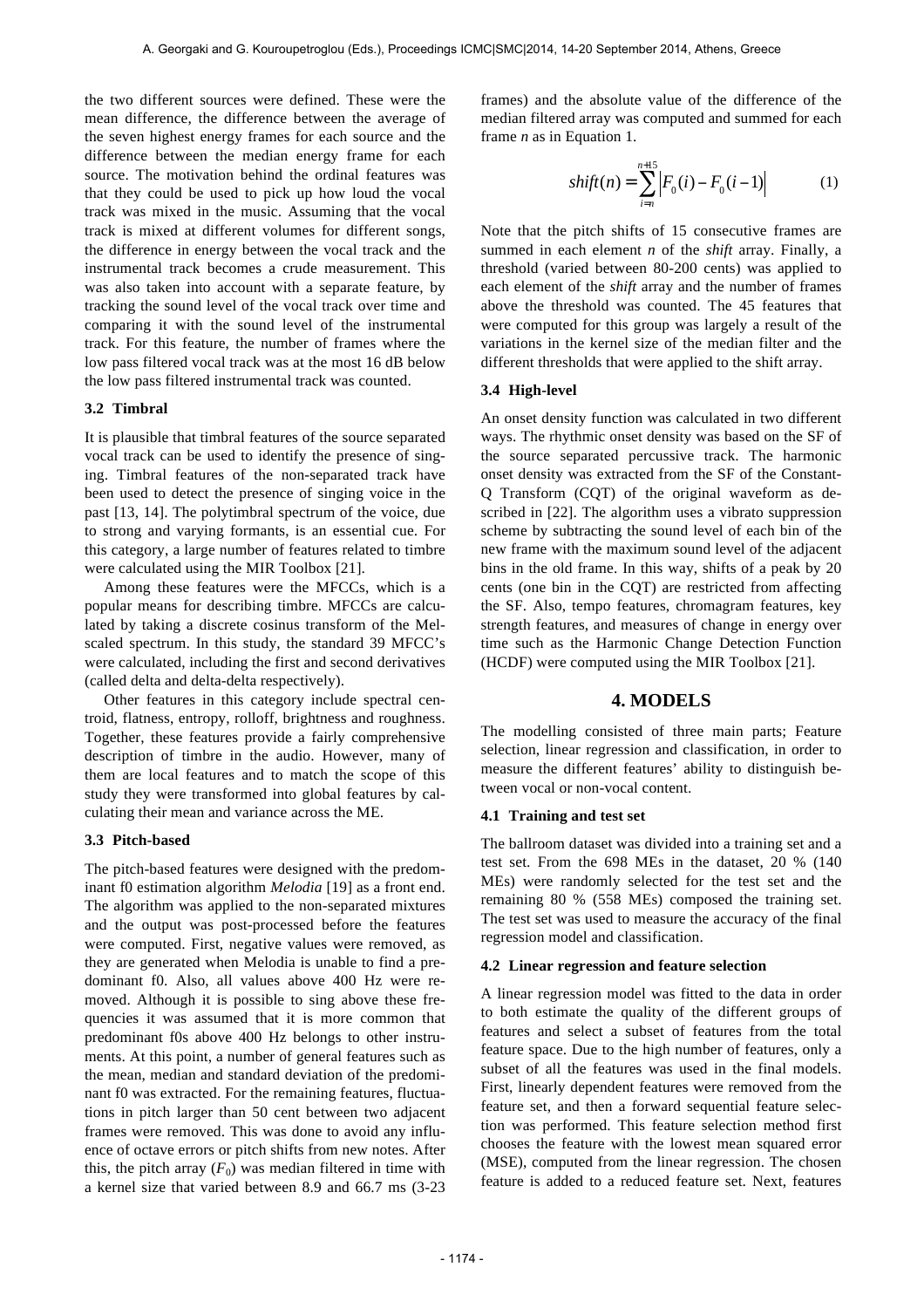are iteratively added to the reduced feature set by choosing the feature that together with the already selected features estimates the duration with the lowest error. For each evaluated feature, the error measurements are cross validated (10-fold) on the training set. The procedure is continued until the performance converges. It was repeated for each group of features and was also applied to a merged group of all features. The computed feature coefficients from the training set were finally applied to estimate the duration of the vocal regions in the test set.

# **4.3 Classification**

After estimating the durations of the vocal regions, classification was introduced. The classification task consisted of classifying the MEs into two groups, one for the vocal and one for the instrumental MEs. As songs with just a few seconds of vocals would not fit well into either group they were not used for this task. Setting the limit of vocal duration for an ME to be considered vocal to a minimum of 8 seconds, the two groups consisted of 255 MES (instrumental with 0 seconds of vocals) and 360 MEs (at least 8 seconds of vocals) respectively. Two different classification methods were used.

 The first approach was to use linear discriminant analysis (LDA). Assuming that non-vocal and vocal content are both normally distributed with different means but the same variances, the classifier finds a linear threshold that divides the different clusters in two. The test sample was here classified as belonging to the cluster to which is has the highest probability to belong to according to the normal distributed means and variance.

 The second approach was to use logistic regression, which is a probabilistic classification model. In logistic regression the logistic function is used to map the range of negative infinity to positive infinity into the range of 0 to 1. This time we further refined the feature space by selecting only the best explanatory features given from the linear regression. This selection step was also carried out with forward selection and a maximum of 22 features were used.

## **5. RESULTS**

## **5.1 Correlation of individual features**

In Sections 5.1.1-5.1.4 the features with the highest correlations are presented, for each group.

#### *5.1.1 Energy-based*

The two best explaining features that were energy-based had a correlation of about 0.63. They were the difference in energy of the separated vocal track and the harmonic track computed for frequency bands with center frequencies 600 Hz and 1.1 kHz.

# *5.1.2 Timbral*

Among the timbral features, the logarithm of the variance of the MIR Toolbox feature spectral brightness computed from the vocal track was the most important, reaching a correlation of about 0.49.

# *5.1.3 Pitch-based*

The best explaining feature based on the pitch of the predominant melody was related to the change in pitch over time and had a correlation of 0.67. The specific feature was computed as described in Section 3.3, with a median filter length of 7 frames, a window size of 15 frames and a limit of 100 cents.

# *5.1.4 High-level*

The HCDF from the MIR Toolbox was the best highlevel feature. The logarithm of the feature, computed as the mean HCDF of the whole ME was used.

#### **5.2 Regression**

Table 2 shows the accuracy in predicting the total length of the regions of vocals in the MEs. When using all features 78 % of the variance could be explained.

| Group N.o.     |      |      |      |      | All  |
|----------------|------|------|------|------|------|
| $\mathbf{R}^2$ | 0.60 | 0.68 | 0.59 | 0.38 | 0.78 |
| <b>MSE</b>     | 0.59 | 0.44 | 0.42 | 0.75 | 0.36 |

**Table 2.** The result of the linear regression, with  $R^2$  representing the squared correlation and MSE the mean squared error of the regression.

 In Figure 2 the predicted length of vocals in the MEs are compared with the annotated length. The data for the Figure is based on a multiple linear regression run on all MEs with selected features.



**Figure 2**. The estimated length of vocal regions in relation to the annotated length. Each ME is marked with a cross.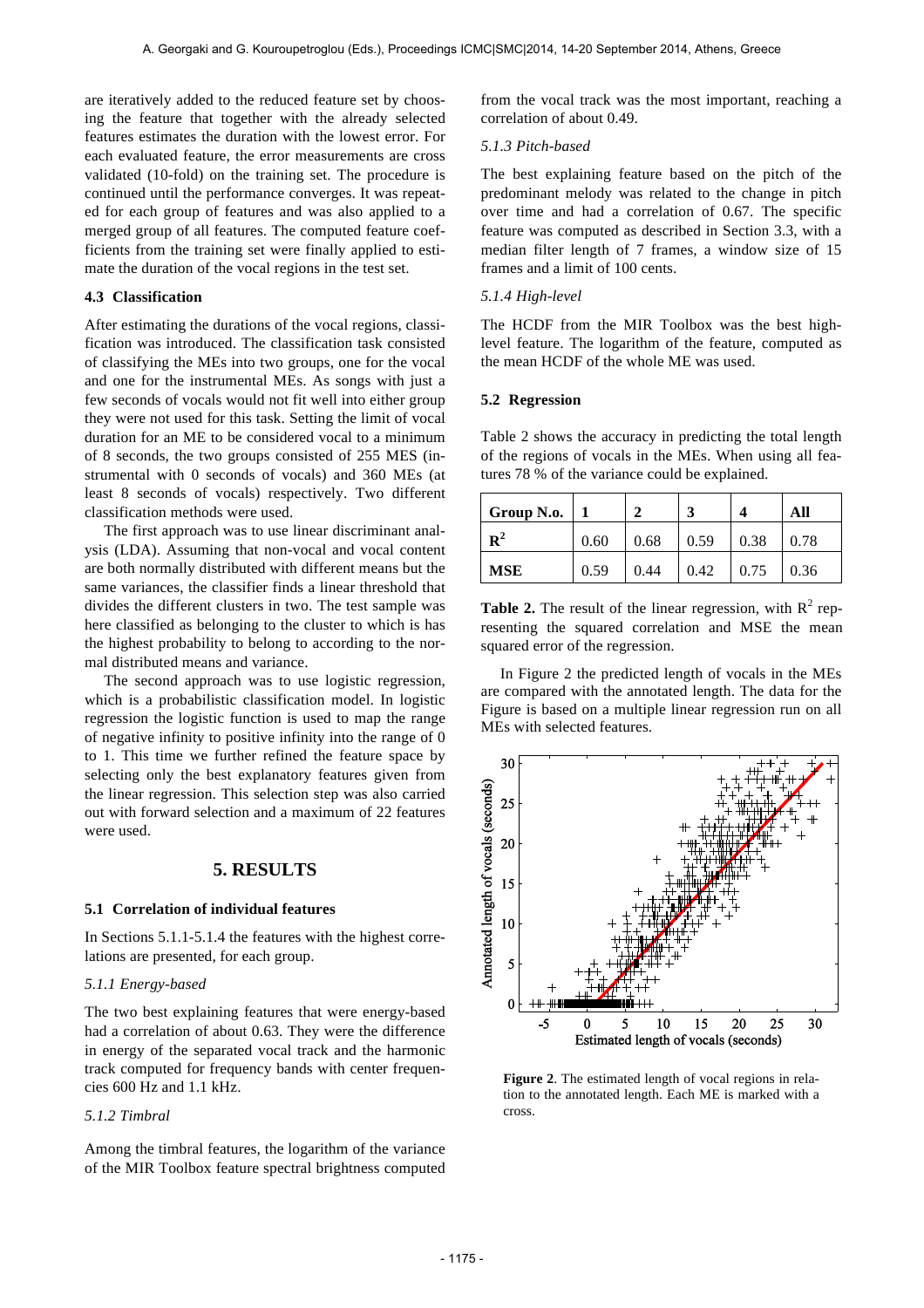## **5.3 Classification**

In Table 3, the results of the classification task are presented. Evidently the logistic regression performed somewhat better than LDA for this task. We note that all groups of features are relatively good at classifying the MEs.

| Group No.            | 1    | 2    | 3    | 4    | All  |
|----------------------|------|------|------|------|------|
| <b>LDA Precision</b> | 0.77 | 0.85 | 0.75 | 0.89 | 0.82 |
| <b>LDA Recall</b>    | 0.76 | 0.85 | 0.95 | 0.68 | 0.91 |
| <b>LDA Accuracy</b>  | 0.72 | 0.82 | 0.82 | 0.69 | 0.84 |
| <b>LR</b> Precision  | 0.93 | 0.93 | 0.94 | 0.89 | 0.95 |
| <b>LR Recall</b>     | 0.92 | 0.93 | 0.91 | 0.90 | 0.93 |
| <b>LR Accuracy</b>   | 0.91 | 0.92 | 0.91 | 0.88 | 0.94 |

**Table 3.** The result of the classification, using the two different classification methods LDA and logistic regression (LR).

# **6. CONCLUSIONS AND DISCUSSION**

A set of features has been proposed and combined into a model which can be used to estimate the duration of vocals in monaural music. The features are based on two cues which distinguish the voice from other instruments; rapid shifts in pitch and timbre. By utilizing presently available algorithms for source separation (predominant f0 estimation and MIR-related feature extraction algorithms), the presented work should be feasible to replicate by other researcher in the field. The proposed model is able to explain about 78 % of the variance in vocal region length. In a classification task, where the excerpts are classified as either vocal or non-vocal, the model has an accuracy of about 0.94.

 FitzGerald and Gainza [10] suggest that performance of their source separation algorithm could be further improved by distinguishing between vocal and non-vocal regions. It is our hope that this study can contribute to that endeavor. We note that even the best energy-based features can only explain about 40 % of the variance in vocal region length (correlation of 0.63 gives an  $\mathbb{R}^2$  of 0.4); unlike the full model which is able to explain 78 % of the variance. The implication is that attempts to discern between vocal and non-vocal regions could benefit from a model which uses several cues to distinguish vocals from other musical instruments.

 The features were divided into different groups to show how well different aspects can explain the presence of vocals. We found the highest correlations in the individual features that were based on the difference in energy between the separated vocal and the harmonic track, as well as pitch shifts in the predominant melody. For some features it was difficult to find the most suitable group. As an example the high-level feature HCDF could arguably be included in both the pitch group and the timbre group.

 The annotations from this study are freely available for research purposes<sup>2</sup>.

## **Acknowledgments**

This study was initiated during the SMC summer school of 2013. We wish to thank our fellow group member Hama Biglari for his valuable contribution. We wish to thank Derry FitzGerald for kindly providing source code and Emilia Gómez for introducing us to Melodia during the summer school.

# **7. REFERENCES**

- [1] A. Berenzweig, D. Ellis, and S. Lawrence, "Using voice segments to improve artist classification of music," in *Proc. AES 22nd Int. Conf. Virtual, Synthetic Entertainment Audio*, 2002.
- [2] W. H. Tsai, H. M. Yu, and H. M. Wang. "Query-byexample technique for retrieving cover versions of popular songs with similar melodies," *in Proc. ISMIR'05*, vol. 5, pp. 183-190, 2005.
- [3] H. Fujihara, T. Kitahara, M. Goto, K. Komatani, T. Ogata and H.G. Okuno, "F0 Estimation Method for Singing Voice in Polyphonic Audio Signal Based on Statistical Vocal Model and Viterbi Search," in *Proc. IEEE Int. Conf. on Acoustics, Speech and Signal Processing*, vol. 5, pp. V-253-V-256, 2006.
- [4] W.-H. Tsai, D. Rogers, and H.-M. Wang, "Blind clustering of popular music recordings based on singer voice characteristics," *Computer Music J.*, vol. 28, no. 3, pp. 68–78, 2004.
- [5] J. R. Zapata and E. Gomez, "Using voice suppression algorithms to improve beat tracking in the presence of highly predominant vocals", in *Proc. IEEE Int. Conf. on Acoustics, Speech and Signal Processing*, pp. 51-55, 2013.
- [6] M. Alonso, G. Richard, and B. David, "Accurate tempo estimation based on harmonic + noise decomposition," *EURASIP Journal on Advances in Signal Processing,* vol. 2007, no. 1, pp. 161–175, 2007.
- [7] A. Gkiokas, V. Katsouros, G. Carayannis, and T. Stajylakis, "Music tempo estimation and beat tracking by applying source separation and metrical relations," in *Proc. IEEE Int. Conf. on Acoustics, Speech and Signal Processing*, pp. 421–424, 2012.
- [8] A. Elowsson and A. Friberg, "Modelling the speed of music using features from harmonic/percussive separated audio," in *Proc. of ISMIR*, pp. 481-486, 2013.
- [9] S. Santosh, S. Ramakrishnan, V. Rao, and P. Rao, "Improving singing voice detection in presence of

-

<sup>2</sup> The annotations are available for research purposes and can be obtained by contacting the first author at elov@kth.se.